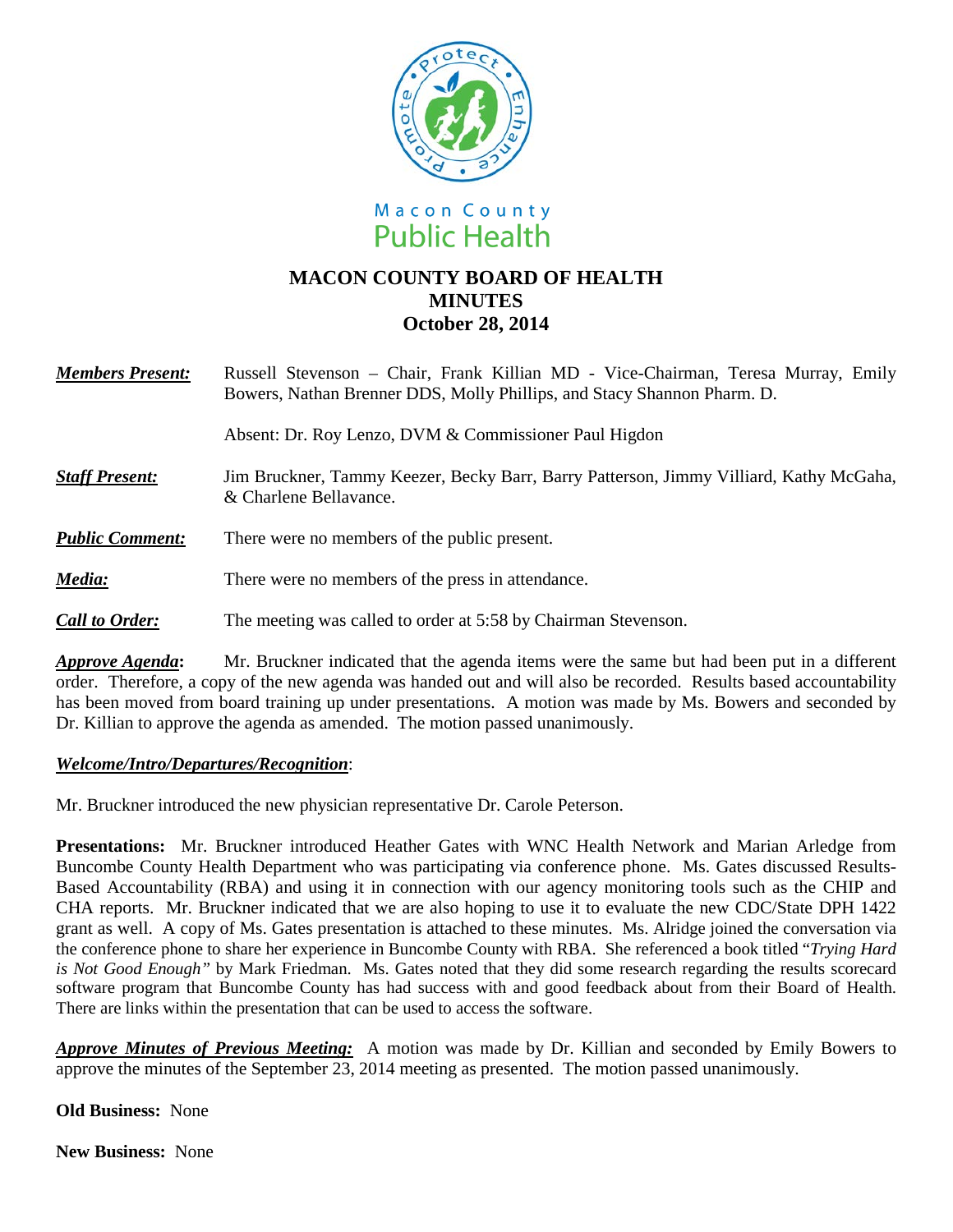**Board Training and Information:** Mr. Bruckner gave the board members an overview of the topics they would be discussing. Public Health is mandated to provide certain programs to that county's population as stated in NCGS 130A-34. Mr. Bruckner reviewed these mandated programs, the Board of Health policies including the Operating Procedure, and the Board of Health laws and rules. Mr. Stevenson reminded all of the members that this board has the authority to make rules and regulations. Mr. Bruckner continued with review of the powers and duties of the local Board of Health and NCGS130A-40 & 41 regarding powers and duties of the local health director. Mr. Bruckner reviewed the definition and scope of Board Delegation of Authority to the Health Director. A copy of Mr. Bruckner's presentation is attached to these minutes.

**BOH Engagement:** Mr. Stevenson mentioned that some of the items that they would be reviewing tie back to accreditation. The Board of health has primary responsibility for being the link to the community. The skill set on the board of health in the community allows them to bring information to the health department but also to bring information out into the community. We need to include Board members in discussions to set policy and engage them in the strategic planning and department priority setting process. The most important aspect of being a board member is the availability of the members and attendance of these meetings. Mr. Stevenson would like the members to become more engaged in the topics of conversation. He has also discussed with Mr. Bruckner a balance of the items that need approval, but also wants the agency personnel to bring information to discuss to help the Board in their decision making process.

Mr. Stevenson asked the members now that they have been on the Board for a time, what they felt we need to do as a Board and what we need to do to have more dialogue and not so much monologue. Mr. Stevenson asked each of the board members to think of some ideas or suggestions for the future.

Dr. Killian shared some criticism regarding old business. He stated he would like it to come full circle. Are we getting closure about items we covered in the past? Revisit issues that have been brought up at prior meetings.

Ms. Bowers mentioned the immunizations discussion. She wondered what the status was of that issue. Ms. Bowers said she would like to be a liaison for the Highlands area and the Hospital. The connection should be more seamless. She indicated that it would be nice to have an organizational chart of the agency so that when there is a speaker they know who and what they are responsible for. It was indicated by Ms. Keezer that there is an organizational chart in each of their Board of Health notebooks.

Mr. Stevenson asked about personal feedback when they received the call from Mr. Bruckner to serve on the Board what was their motivation.

Ms. Phillips said the reporting to the Board can sometimes be a difficult relationship. She indicated she felt like this is a Board that receives reports more than giving any advice or input. She indicated when Dawn Wilde asked her to represent the Board at a local event that was the only time she had been asked to do anything for the agency. Ms. Phillips also mentioned that she would like to be a better advocate in the community but she didn't really know what to advocate for.

Mr. Stevenson said that the expectations are changing due to our accreditation requirements and we should be encouraged to make comments and contribute to the conversation.

There were several comments made about the set-up of the room being more conducive to the flow of conversation.

Dr. Brenner noted a concern regarding the county commissioner representative not being at these meetings. If we are to have an open relationship with the commissioners we need to have a representative here. There is a commissioner liaison that is appointed to the Board of Health.

Ms. Shannon also indicated that she felt this was a board that received a lot of information but did not feel like there was much that she could do to help the partnering efforts. She was glad to see Ms. Gates here discussing how to partner with other agencies in the community. She would like to know how she can help to facilitate a partnership of some kind with the hospital.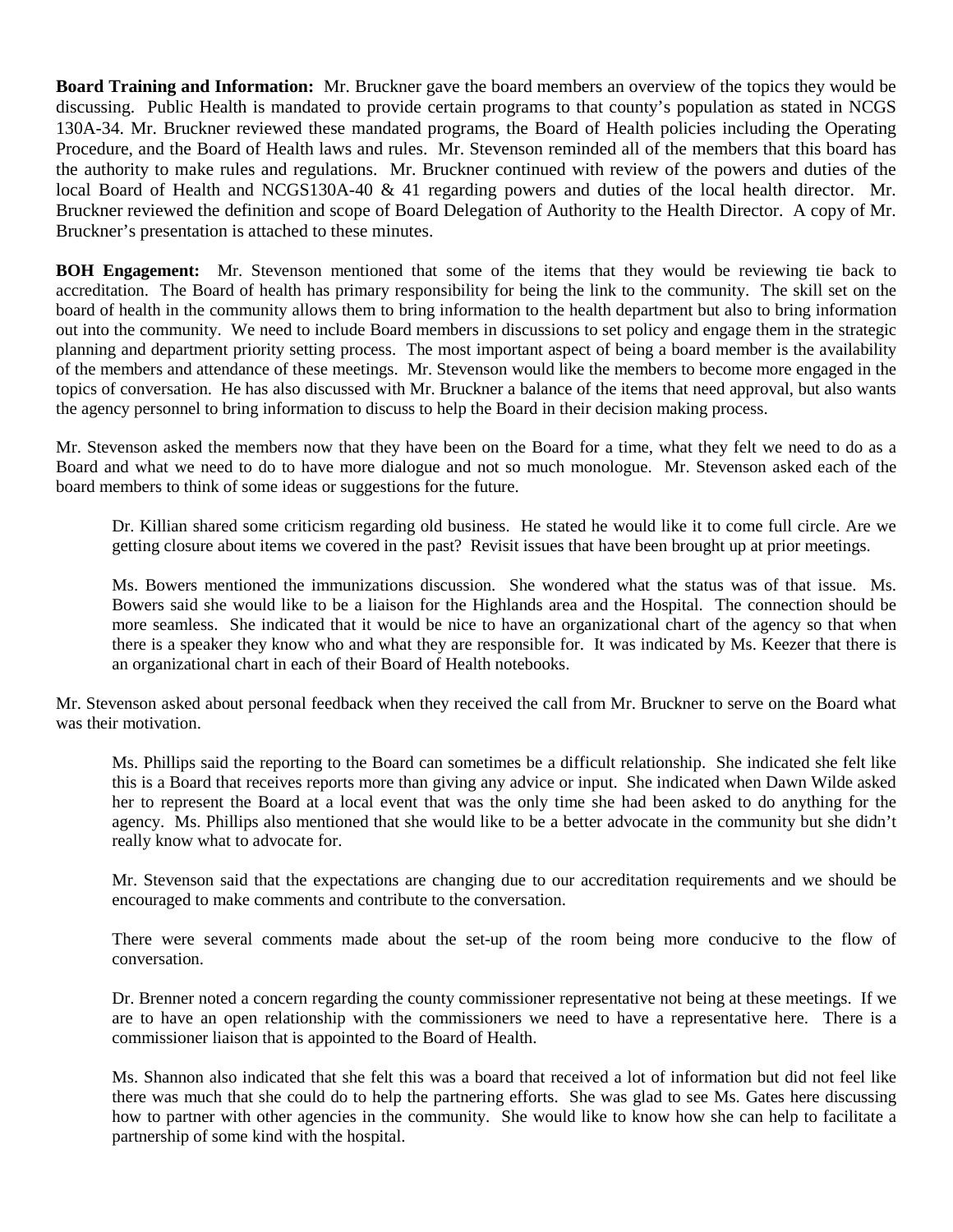Ms. Murray indicated she agreed with the comments that both Ms. Phillips and Ms. Shannon shared. She indicated she also liked to be more involved in the conversation and contribute feedback when asked. She also mentioned how much she appreciated the agency personnel and the hard work they do.

Mr. Stevenson asked the Health Department Leadership Team members for their input regarding how we might engage the Board members more. He also asked for feedback about routine meeting requirements.

Mr. Villiard indicated that much of the time the leadership team had to make decisions on the fly. He also feels that direction form the Board on more issues might be good and we would value the input.

Mr. Patterson indicated that we have a lot of experience and knowledge on the Board of Health and we should tap into it more. He said he sometimes has difficulty communicating anything outside the science realm and they also have to make quick decisions. Mr. Patterson noted that we have weekly Leadership meetings and notes are taken and posted for employees to review. These notes can be made available to the Board members if they so desire. Mr. Stevenson said that he didn't think the Board needed to get involved at that level.

Ms. Barr indicated it would be helpful for her if she could get more input from the Board when it comes time to do the Community Health Assessment which determines what the agency priorities are for the next three years. It would be helpful to get some feedback from the Board members.

Ms. McGaha stated that because she is responsible for the tracking of the agency accreditation requirements that she feels she has to push for certain things to be covered by the Board, e.g. Board of Health member's community involvement. Mr. Stevenson asked what was needed from the Board. Ms. McGaha noted that if there were community meetings that they were already attending/participating in that we could use the minutes of those meetings to show that they are engaged in the community.

Ms. Keezer indicated that she feels most of her items are a little dry and boring, e.g. budget, personnel, etc. She noted that the Board members have been good about asking for certain things from her and she wants to know if what she is presenting at the Board meetings is what they want. She asked for feedback as to whether or not they are getting what they want in the finance area or is there other information they would rather see. Mr. Stevenson suggested that this could be a topic of discussion at one of their meetings. He said he would be interested in staff requirements, salary, retirement, etc. Mr. Bruckner indicated that they actually have a 30 plus page budget and that what he presents to the Board based on the Board's request is only a summary report. Mr. Bruckner indicated that if they wanted more information on budget that he would be happy to provided that in his annual budget report.

Mr. Bruckner indicated that there are certain items that we have scheduled throughout the year on the Board's agenda's to meet accreditation requirements. These items need to have Board input and documentation showing they were discussed in order to meet these requirements. Mr. Bruckner also noted that there are items that are discussed and are being worked on that may not necessarily need to come before the full Board. These items are usually discussed with the Board Chair (Mr. Stevenson) to see if they need to come before the full Board. Mr. Stevenson mentioned that there are items that have been around for some time. We may want to look back at some of those. There is a fine line balancing issues that the agency sees. He asked if there were other boards that some of the members have been on before that worked well to share them with this board. Mr. Stevenson asked what we need to do next. Ms. McGaha indicated that we may include areas in the agenda for discussion regarding specific topics. Mr. Stevenson suggested that the Leadership Team look at chronic issues that have not been fully addressed and/or report back on some of the items that we have discussed in the past that remain unresolved.

Mr. Bruckner asked the members if this was the right night to meet or if another time would be better? After a short discussion it was apparent that the current scheduled dates and times of the meeting were ok.

Ms. Barr indicated the importance of Board member participation in development of the CHA/CHIP. She also indicated that the RBA score card software could be used for the SOTCH report. It could also be used by the entire community for collective results of everyone's efforts around the CHA/CHIP. Mr. Bruckner indicated that he is hoping the new CDC/NC DPH 1422 grant could pay for the RBA software licenses for our agency. Ms.